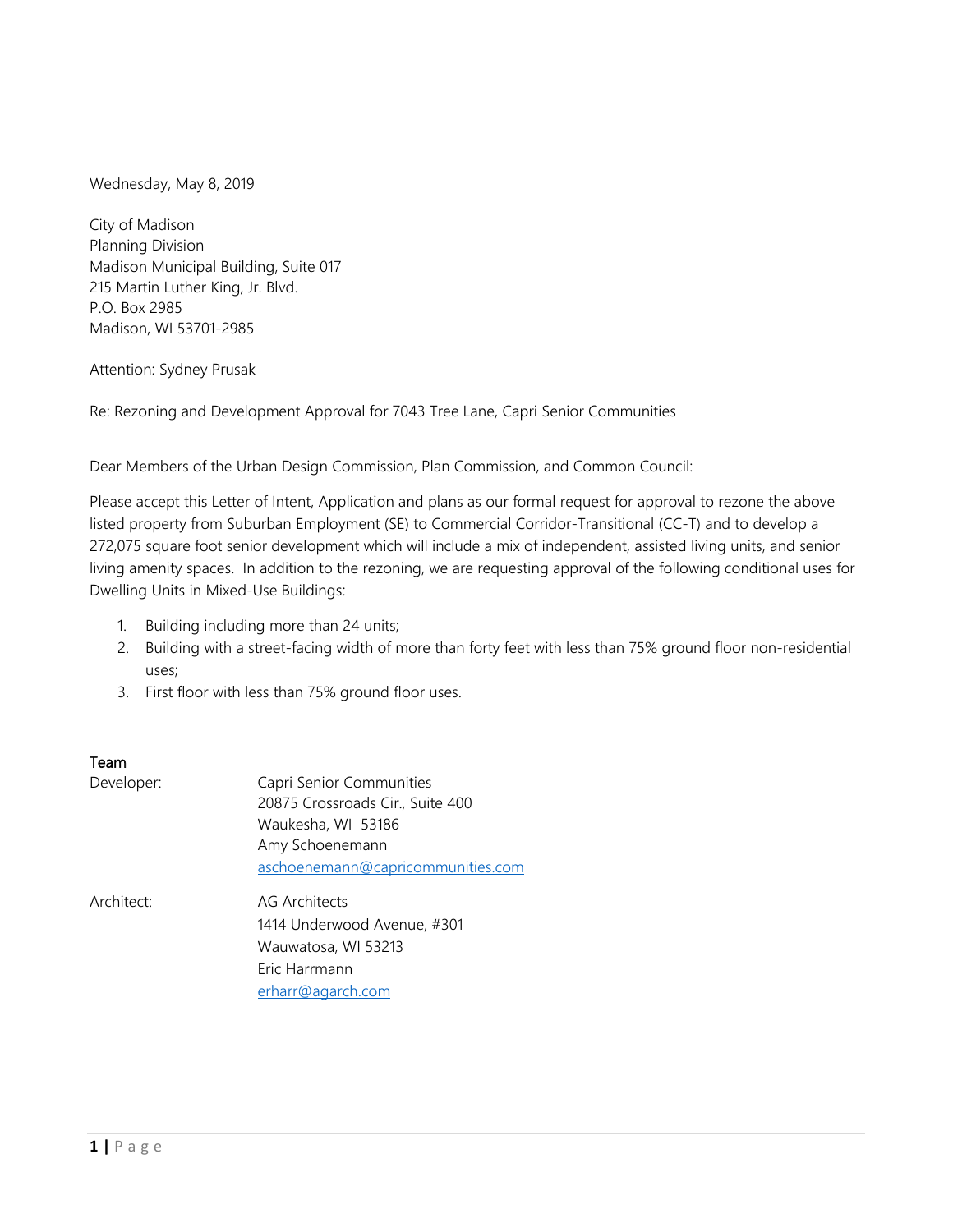| Civil Engineer:      | D'Onofrio Kottke and Associates, Inc.<br>7350 Westward Way<br>Madison, Wisconsin 53717<br>Bruce Hollar<br>bhollar@donofrio.cc        |
|----------------------|--------------------------------------------------------------------------------------------------------------------------------------|
| Landscape Architect: | D'Onofrio Kottke and Associates, Inc.<br>7350 Westward Way<br>Madison, Wisconsin 53717<br>Matt Saltzberry<br>msaltzberry@donofrio.cc |

## Existing Conditions

The currently vacant site is located on Tree Lane directly north of the Livesey Company's Navitus Campus and abutting the Tamarack Trails Condominium development to the west. The Livesey Company owns the two adjacent commercial retail buildings to the east and south east that include Paul Mitchell School, KJ's Curry Bowl, Orthodontic Specialists, A Breed Apart Animal Hospital, Madison Metropolitan School District Offices, La Petite Academy, and Midwest Dental.

## Staff and Neighborhood Input

The Development team first met formally with city staff on October 22, 2018 and has continued to consult with them regularly either at in-person meetings or via email or phone. The development team met directly with representatives of the Tamarack Trails Neighborhood Association on two occasions. Two neighborhood meetings were held, the first on December 13, 2018 and the second on March 18, 2019.

## Project Overview

The five-story development will include 150 independent living units and 32 assisted living units, some of which will be located in a secure memory care unit. The development will include a restaurant, café, and wellness center to serve residents and their friends, family and guests from the neighborhood. Outdoor amenities include a landscaped terrace and greenspace located to the rear of the building as well as a rooftop terrace on the fifth floor with views to the north and east.

The development will face an internal street, half of which will be upgraded to city street standards as part of this development. The remaining half will be upgraded to city street standards when the property to the east is redeveloped.

## Relevant City of Madison Planning Documents

The designated land use indicated in the comprehensive plan, Imagine Madison, is Community Mixed Use (CMU). The goal of CMU is to encourage a relatively high-intensity mix of residential, retail, office, institutional, and civic uses, generally located adjacent to a major transportation corridor. Buildings may be two to six stories and have a density of 130 units per acre.

#### Project Schedule

Construction will begin the fall of 2019 and end Spring of 2021 with an opening tentatively scheduled for April 2020.

#### **Sustainability**

Buildings will be built to high energy efficiency standards, including insulation, HVAC, and LED lighting. The development team will consult with Focus on Energy to ensure the project capitalizes on any other available technologies.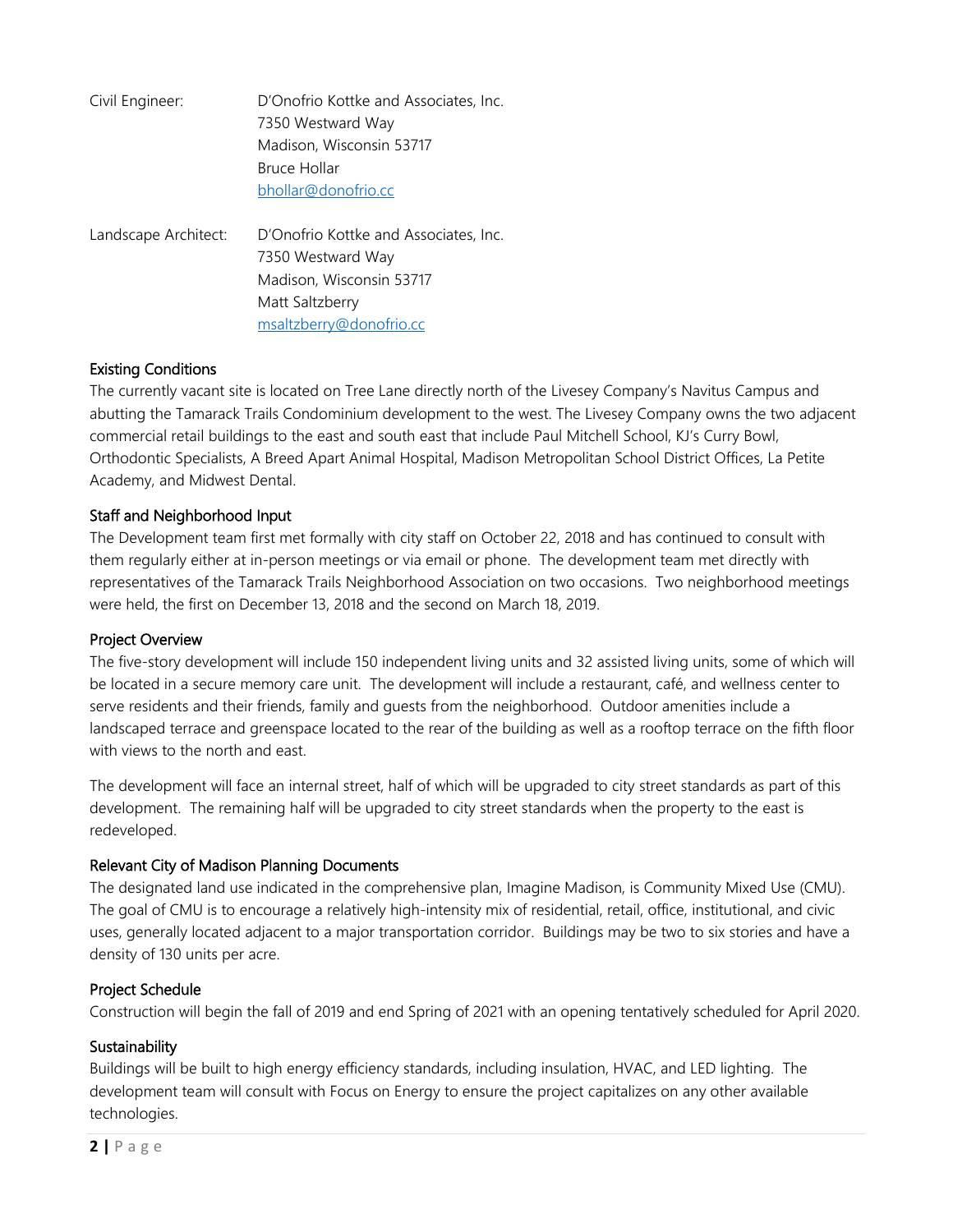The storm water management requirements for this development are significant. An integrated approach utilizing a variety of best storm water management practices is necessary to meet the quantitative and qualitative requirements. These site and landscape features are both functional and aesthetic enhancements for the development. The plant palette will feature species native to Wisconsin.

# Lot Coverage

- Total Lot Area = 128,640 square feet
- Impervious (Lot Coverage) = 77,500 square feet
- Pervious =  $51,140$  square feet

# **Operations**

### Management Plan

See attached

## **Transportation**

The transportation needs and options for Capri's residents vary based on the distinct populations served within the building. A lower level parking structure is offered for independent living that choose to bring their own vehicle to the community. Traditionally, assisted living residents do not bring a vehicle from home but can be accommodated depending on resident capability. A 10-12 person, Capri branded, passenger van will provide transportation to residents for local activities, grocery shopping, appointments, and other events as requested by residents. Family members also provide an active role in transporting residents to local destinations, primarily medical appointments for assisted living and memory care residents. A visitor entrance with drop-off canopy is provided to accommodate the ease of this activity.

Fire Evacuation

See attached

## Public Subsidy

None

We look forward to working with the city to develop a quality high-density, mixed-use senior development that will allow west side residents, including those living in the adjacent Tamarack Trails Condominiums, to age in place. We urge staff, Plan Commission, and Common Council to review this project with a broader perspective that takes into account the design, economic feasibility, and, most importantly, the overall benefit this project will bring to the West Side of Madison.

Regards,

Amy Schoenemann

**Attachments** Management Plan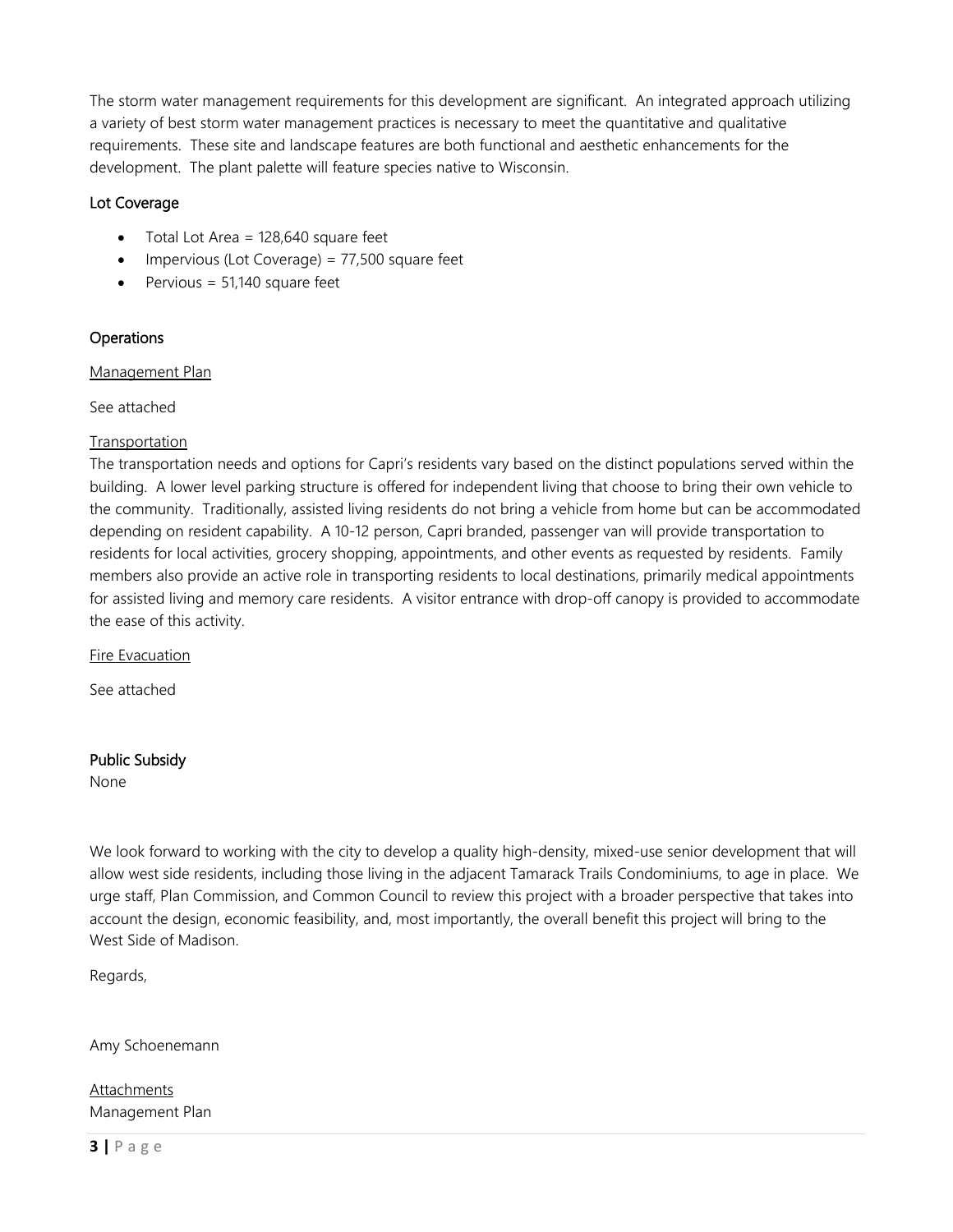# **MANAGEMENT PLAN**

### **About Capri Senior Communities**

Based in Waukesha, Wisconsin, we at Capri pride ourselves on being able to offer hands-on management and care for every community that our seniors call "home".

Every community is designed to provide for the unique needs and desires of today's seniors so they can live as independently as possible. Our levels of care range from Independent Living (IL) to Assisted Living (AL) to Memory Care.

Because our priority is to help seniors experience life in a carefree, safe and comfortable way, we have developed several unique programs to support their needs. The Enhanced Services Program (ESP) provides supportive services to residents in Independent Living communities, enabling seniors to receive the care they need without having to move. Second, the Gain and Retain your Overall Wellness (GROW) program focuses on residents' quality of life including programs on social, intellectual, spiritual, emotional, and physical well-being.

Seven years ago, Capri had 50 employees and 13 communities. Today, we employ over 600 people and operate and manage 22 communities. We not only provide health care, we manage in-house dining programs and numerous other wellness related programs.

### **Madison Operations**

The new Madison campus will incorporate all of these components into the campus plan. The on-site management of the new campus in Madison will consist of the following staffing plan:

- Executive Director, Assistant Executive Director
	- o Responsible for the day-to-day management of the building
- Healthcare Staff
	- o 24/7 health care staffing responsible for the direct care of the residents
- Dietary Manager, Line Cooks, Dietary Aides, and Wait Staff
	- o Dining program feeds 3 meals / day to Assisted Living and Memory Care
	- o Provides IL meals and catering for events and activities in the building
- Part-time Nurse Manager, LPN
	- o Oversees care and care plan for Assisted Living and Memory Care programs
- Memory Care Activity Manager, IL Activities Coordinator
	- o Memory Care specific activities that promote wellness
	- o Responsible for activities to engage residents
- Marketing / Community Relations Manager (CRM)
	- o Responsible for marketing and leasing
- Maintenance
- Housekeeping
- Receptionist

Overall the campus will employ 40-45 FTEs. The staff at this campus will also be fully supported by Capri regional and home office personnel. Due to the regulations associated with the CBRF license, the Assisted Living and Memory Care components are staffed 24/7 with 2-3 healthcare staff working 3rd shift.

Food and supply deliveries occur 5-7 times per week during business hours. Deliveries occur on box trucks; there are no semi-truck deliveries at our buildings.